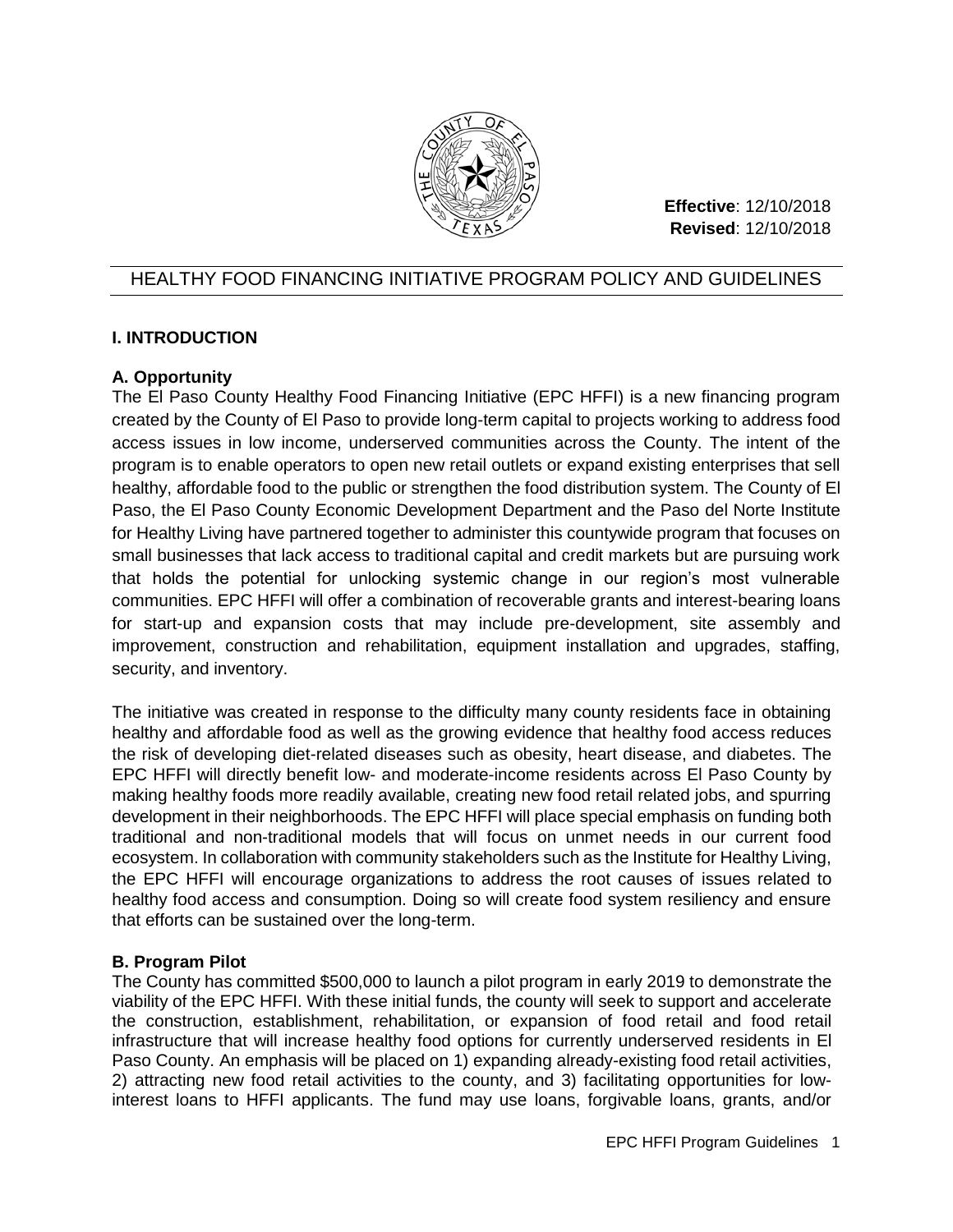recoverable grants to achieve this purpose. Further, the County will seek to partner with a financial institution such as a community development financial institution to leverage additional funding to further the purpose of this fund. The County of El Paso may also accept and solicit additional contributions, gifts or other resources from outside partners such as foundations, financial institutions, and other government initiatives for this purpose.

### **II. PUBLIC-PRIVATE PARTNERSHIP**

### **A. Participants**

Cross-sector collaboration is a critical component of successful Healthy Food Financing Initiatives across the country. Informed by best practices, the EPC HFFI is a public-private partnership that will be comprised of the following participants:

- *The County of El Paso Texas*
- *El Paso County Economic Development Department*
- *Paso del Norte Institute for Healthy Living*
- *Community Development Financial Institutions (CDFI):* A CDFI is a financial institution, certified by the U.S. Department of the Treasury, which provides credit and financial services to underserved markets and populations. CDFI involvement is optional, but recommended, and will be most valuable as the EPC HFFI scales up because the CDFI can bring matching capital to the County's commitment. To start, the pilot program will have funds administered directly by the County of El Paso Economic Development Department.

#### **B. Shared Leadership**

Each of the EPC HFFI public-private partnership participants brings a unique set of knowledge and skills that together, help to further the likelihood of EPC HFFI's success. Partner types along with their respective roles are as follows:

| <b>Partner Type</b>                | <b>Roles</b>                                                                                                                                                                                                                                                                                                              | <b>Local Partner</b>                                                                                                              |  |
|------------------------------------|---------------------------------------------------------------------------------------------------------------------------------------------------------------------------------------------------------------------------------------------------------------------------------------------------------------------------|-----------------------------------------------------------------------------------------------------------------------------------|--|
| <b>Local Government</b>            | Oversee program<br>$\bullet$<br>Determine grant recipients &<br>$\bullet$<br><b>CDFI</b> partners<br>Provide seed funding<br>$\bullet$<br>Administer grant funds when<br>$\bullet$<br>applicable<br>Track long-term economic impact<br>$\bullet$<br>Receive regular updates<br>$\bullet$<br>regarding all funded projects | The County of El Paso<br>El Paso County<br><b>Commissioners Court</b><br><b>El Paso County Economic</b><br>Development Department |  |
| <b>Food Access</b><br>Organization | Recommend eligible projects to<br>$\bullet$<br>County<br>Determine applicant's eligibility<br>$\bullet$<br>(food access impact)<br>Assist in program implementation<br>$\bullet$<br>and compliance<br>Evaluate program impact<br>$\bullet$<br>Develop program guidelines and                                              | Paso del Norte Institute for<br><b>Healthy Living</b>                                                                             |  |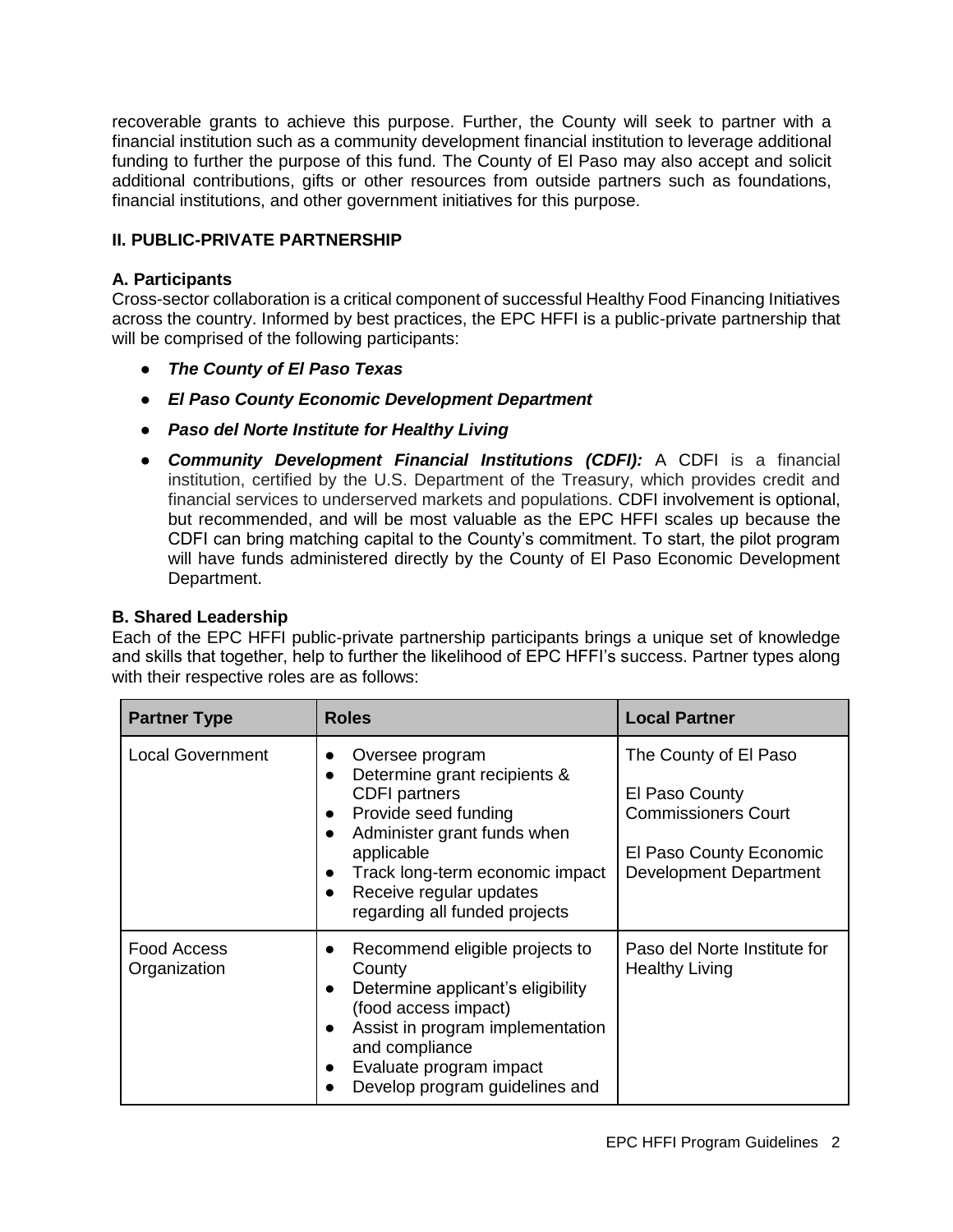|                                                          |                                     | materials with CDFI(s) (if<br>applicable)                                                                                                                                                                                           |                  |
|----------------------------------------------------------|-------------------------------------|-------------------------------------------------------------------------------------------------------------------------------------------------------------------------------------------------------------------------------------|------------------|
| Community<br><b>Development Financial</b><br>Institution | $\bullet$<br>$\bullet$<br>$\bullet$ | Raise and contribute additional<br>loan capital<br>Serve as lender and servicer for<br>HFFI loan applicants<br>Promote program success<br>Ensure program compliance<br>Conduct outreach to potential<br><b>HFFI</b> loan applicants | To Be Determined |

# **C. Implementation Guide**

It is important that all EPC HFFI public-private partnership participants have a clear understanding of how they will work together to implement the program. Below is a step-by-step guide:

| <b>Step</b>    | <b>Description</b>                                                                                                                                                                                                                                        |
|----------------|-----------------------------------------------------------------------------------------------------------------------------------------------------------------------------------------------------------------------------------------------------------|
| 1              | The County of El Paso approves EPC HFFI funds, guidelines, and parameters (as part<br>of overall Economic Impact Fund).                                                                                                                                   |
| $\overline{2}$ | El Paso County Economic Development Department in conjunction with Institute of<br>Healthy Living seeks CDFI partner(s). The CDFI(s) will not be required for the pilot<br>year.                                                                          |
| 3              | Prospective recipients submit EPC HFFI loan applications to CDFI partner(s) (if<br>applicable). EPC HFFI grant applications are submitted to the Economic Development<br>Department. These applications are shared with the Institute for Healthy Living. |
| $\overline{4}$ | The Institute for Healthy Living determines food access eligibility (see Appendix B).                                                                                                                                                                     |
| 5              | The Institute for Healthy Living makes grant recommendations to the Economic<br>Development Department.                                                                                                                                                   |
| 6              | EPC Commissioners Court acts on these grant recipient recommendations and, if<br>approved, funds are disbursed.                                                                                                                                           |
| $\overline{7}$ | Grant awardees report progress quarterly to the Economic Development Department,<br>which are shared with the Institute for Healthy Living.                                                                                                               |
| 8              | Food access evaluations of grantees are completed annually by IHL then presented to<br>County of El Paso for review. These evaluations will include quarterly, unannounced<br>site visits to ensure project compliance.                                   |
| 9              | County of El Paso determines if more money will be allocated to the Healthy Food<br>Financing Initiative.                                                                                                                                                 |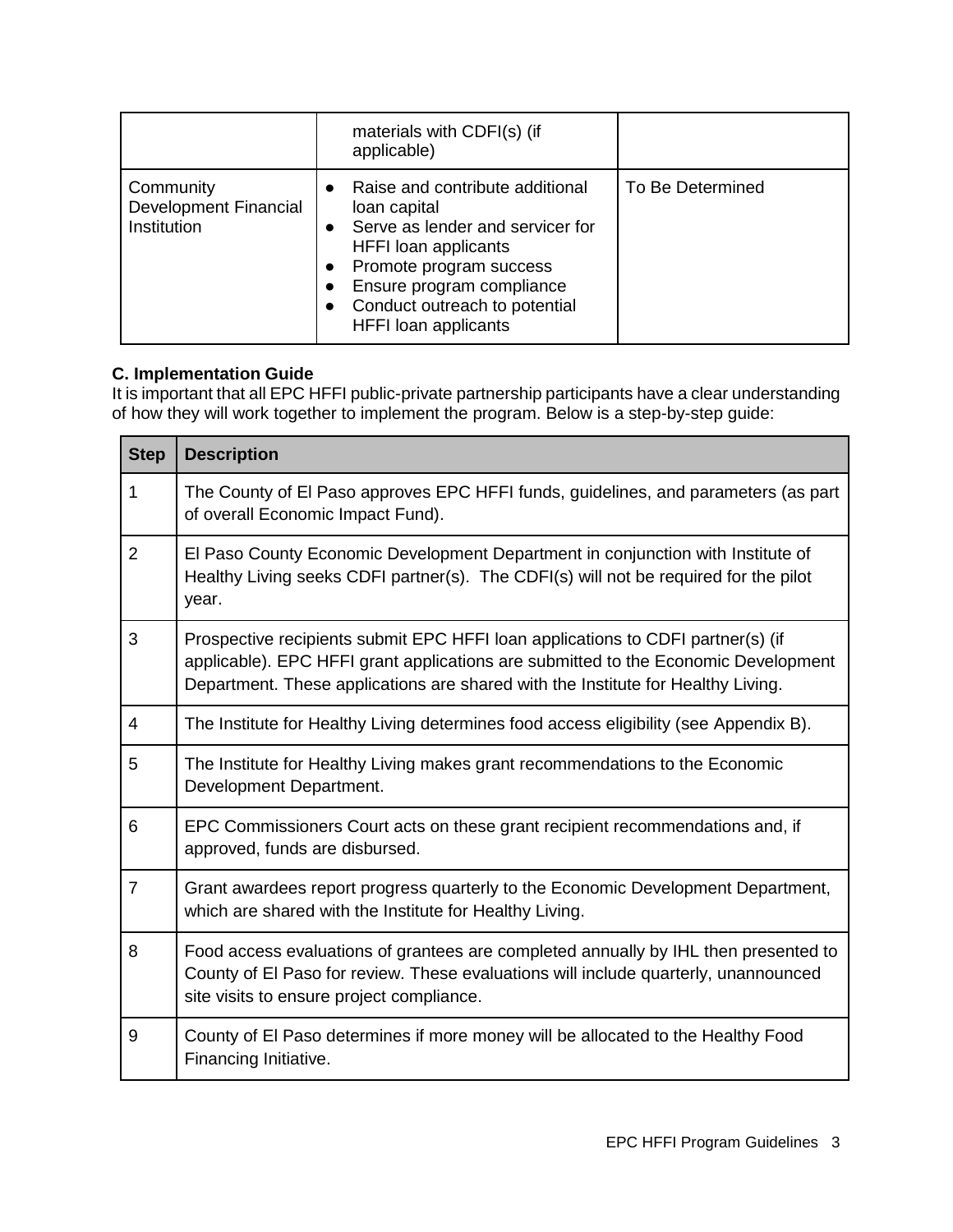10 Note - El Paso County may accept contributions, gifts or other resources from additional sources, including philanthropic organizations, financial institutions, and other local, state, and federal governmental entities. Likewise, partner CDFIs may accept funds from additional sources, including philanthropic organizations, financial institutions, and other local, state, and federal governmental entities for the HFFI loan program.

# **III. AWARDEE ELIGIBILITY**

# **A. Entity Type**

An applicant may have non-profit or for-profit status and may be, but is not limited to, one of the following: regional grocery chains, national grocery chains, singular grocery retail outlets, food hubs, farmer's markets, mobile markets, other food retail models that provide high quality affordable and healthy food, and financial institutions, including CDFIs, that will make capital more accessible for HFFI-eligible projects. Ineligible entities include large department stores that specialize in many different types of goods, of which groceries are only one department, restaurants, cafes, bakeries, pharmacies with grocery sections, businesses with alcohol or tobacco retail sales as the primary source of revenue, and public entities.

# **B. Project Purpose**

To be eligible to participate in EPC HFFI, the applicant must demonstrate a plan to:

a) open a new retail outlet or expand an existing small or disadvantaged food enterprise primarily selling affordable healthy food items,

b) improve an existing small or disadvantaged food enterprise's ability to stock and sell a variety of affordable, healthy food that had previously been limited, or

c) develop a real estate project that will lease space to a grocery store tenant that meets the criteria under sections a) or b) above.\*

d) increase access to capital for HFFI projects as described above in III.B.a-c.

\*In Option c), the applicant must have a signed lease with a healthy food-focused operator, and projects with multi-tenant uses may be eligible if the development project is funded proportionately to grocery retailer square footage, allowing the EPC HFFI award to focus only on the grocery store tenant portion.

### **C. Business Activity Location**

The applicant's primary business activities must take place within the County of El Paso as well as be located in or predominantly serve residents of an area with below average supermarket density or below average grocery sales. All projects must benefit low-to-moderate income (LMI) residents in the County. This can be accomplished by operating from a location within a census tract or service area where at least 51% of persons or households are low to moderate income or demonstrating its ability to create or retain permanent jobs, at least 51 percent of which (computed on a full-time equivalent basis) will be made available to or held by persons categorized as LMI.

### **D. Product Mix**

If the applicant is a grocery store or supermarket, the applicant must demonstrate that at least 20% of current or future products sold or at least 30% of the food retail space will be used for the sale of healthy and affordable foods.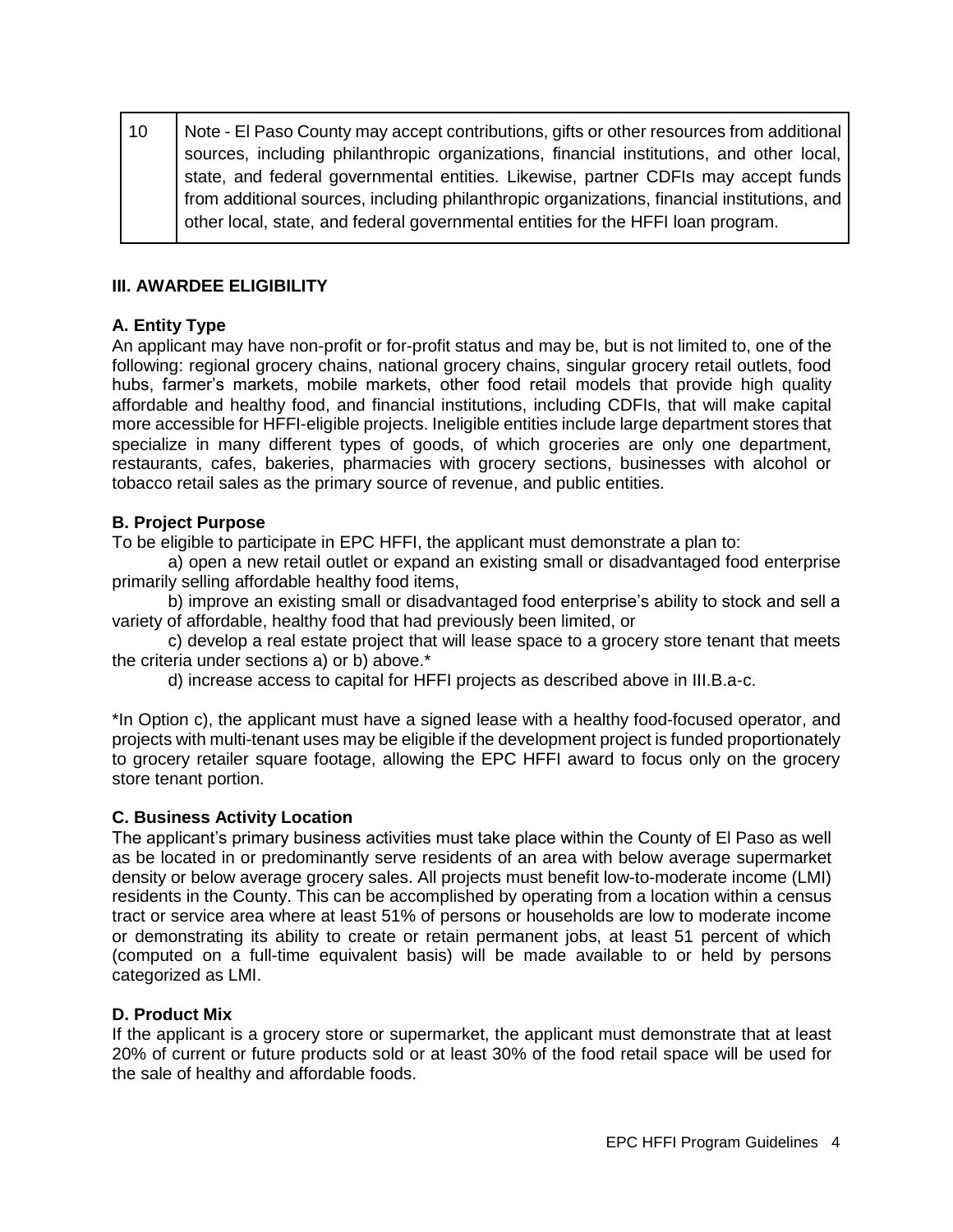### **IV. USE OF FUNDS**

#### **A. Eligible Activities**

EPC HFFI funds may be used for:

- *Pre-Development:* Early costs associated with project feasibility including professional fees, market studies, appraisals, and deposits on land and buildings.
- *Site Assembly and Improvement:* Acquisition, demolition, environmental remediation, unstable foundations, and other costs associated with infrastructure improvement.
- *Construction and Rehabilitation:* Constructing, rehabilitating, or expanding the interior and/or exterior of the retail space.
- *Equipment:* Installing or upgrading equipment, machinery, furnishings or interior fit-out, especially as necessary to increase the inventory and sale of healthy, affordable foods.
- **Staffing:** Hiring staff that will directly expand the project's ability to increase healthy food options for El Paso county residents..
- *Staff Training:* Understanding and implementing best practices for safe food handling techniques, sanitation, and management of fresh fruits and vegetables and other healthy foods.
- **Security:** Paying for security staff, security training, security related equipment, and site design features to create a safe environment in a neighborhood setting.
- *Inventory and Working Capital:* Covering first-time inventory or other working capital expenses necessary to the sale of healthy, affordable foods or the initial operations.
- *Marketing and Nutrition Education:* Activities or materials promote healthy food awareness across customers.
- *Increasing Access to Capital for Eligible HFFI Projects*: Working with CDFI organizations to facilitate low-cost and/or higher risk lending for eligible HFFI projects, included but not limited to interest rate buy downs, loan loss reserve funds, or other financial incentives.

#### **B. Ineligible Activities**

Borrowers may not use funds to refinance existing debt, pay tax arrearages or government fines, engage in political or religious activities, buyout any stockholder or equity holder in the borrower's business, nor purchase instruments or investments for the sole purpose of a return on investment.

### **V. APPLICATION PROCESS**

### **A. Solicitation**

The County may work with local, state, and national partners such as the Institute for Healthy Living to approach organizations that it believes are aligned with the purpose of EPC HFFI funding and encourage each to apply. Applications may be evaluated using a rubric and the Institute for Healthy Living may recommend projects to the County of El Paso for approval. A sample application is included in Appendix A.

#### **B. Evaluation**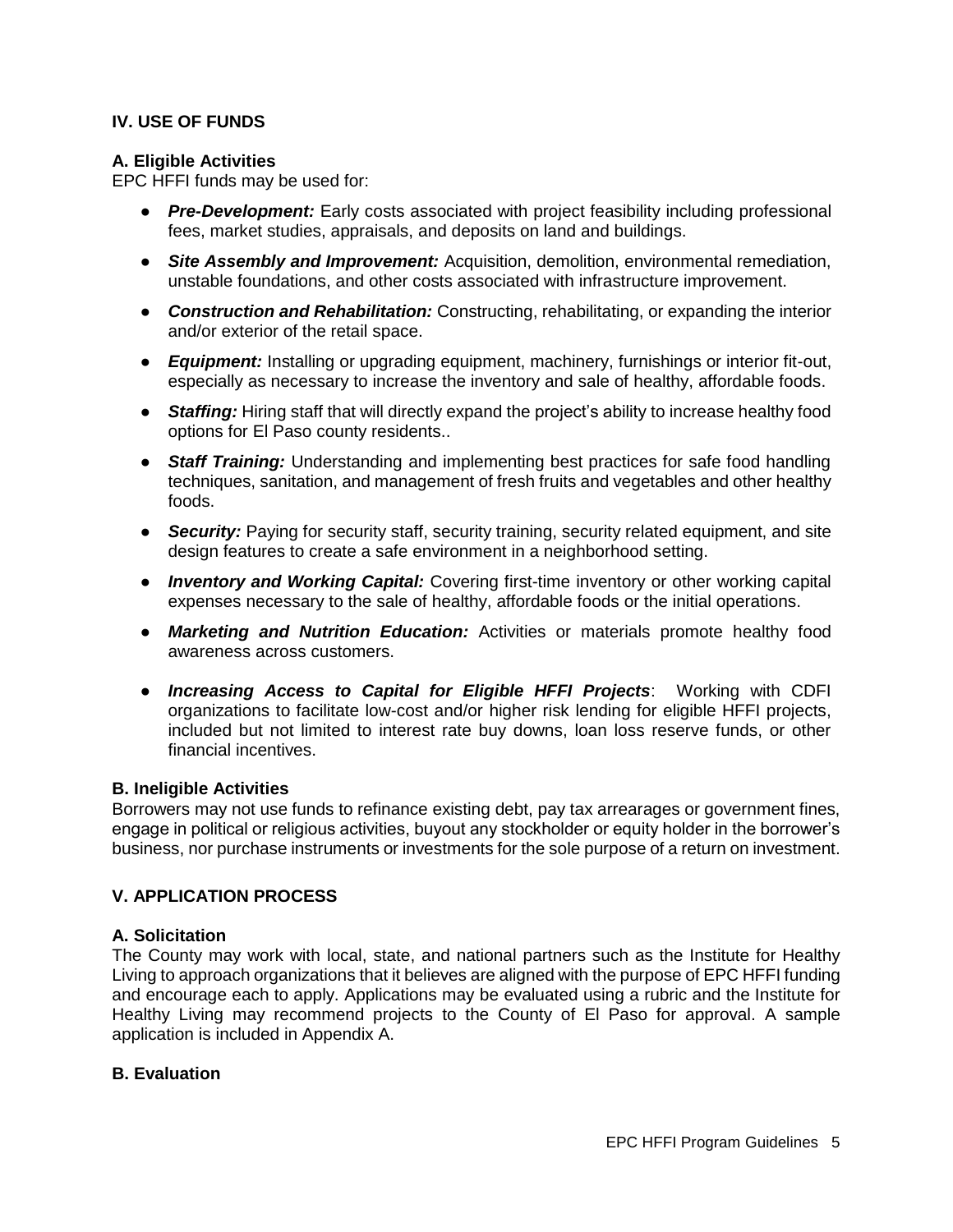The El Paso Commissioners Court, working with EPC HFFI partners, will make the final determination regarding any application. All applications must satisfy a 2-step process:

1. Eligibility application to determine if site and store meet program eligibility guidelines and applicant is therefore qualified to apply for financing evaluated by food access organization. The Institute for Healthy Living will review applications against eligibility criteria listed in Sections III and IV to determine whether the project sufficiently improves food access for underserved residents.

2. Financial application to determine if operator is qualified to receive funding from the program. This may be satisfied by a determination of the Commissioners Court or by the program's CDFI partner(s) (if applicable).

In addition, applicants will be evaluated against the following, as further detailed in a sample rubric in Appendix B:

- **•** *Increases access to affordable healthy food:* The project has a measurable impact on the affordable healthy foods accessible by Low-to-Moderate Income (LMI) residents in El Paso County.
- *Promotes fruit and vegetable consumption:* The applicant demonstrates a commitment to promoting fruit and vegetable consumption through a detailed strategy.
- *Experience and capacity:* The applicant demonstrates the capacity to sustain the project through a sound plan and relevant experience in healthy food retail.
- *Demonstrated funding need:* The project would not be able to move forward and impact would be limited without this investment of public funding.
- *Support provided by community:* The project demonstrates community support and/or partnerships through letters of support from relevant organizations.
- *Products sourced locally:* The extent to which applicant sources local fresh fruits and vegetables and other products where possible to further promote economic development in the region.

### *Bonus Criteria*

The following criteria will not be used to penalize applicants but can enhance their application:

- *Consistency with County of El Paso Plans:* The applicant will coordinate with the County of El Paso Master Plans, local community plans and community development programs to better foster alignment across community programs.
- *Leverage Funding:* The applicant demonstrates a pathway to additional funding commitments that can match and amplify the investment received by EPC HFFI.
- *Ability to Attract Resources:* The applicant outlines additional resources it may attract and bring to the region to further strengthen its impact, such as through partnership, talent, financial resources, etc.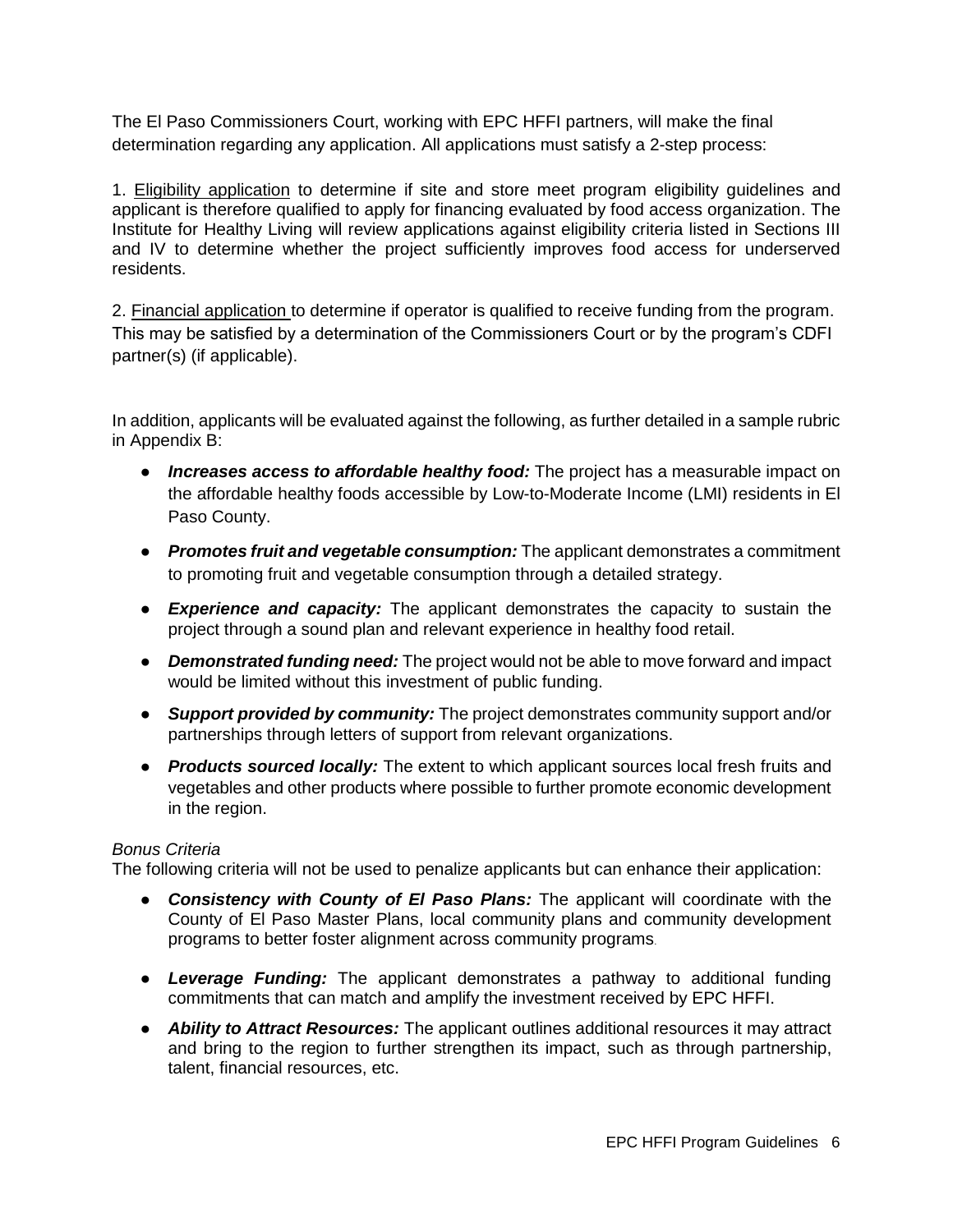### **VI. DISBURSING FUNDS**

The EPC HFFI is seeking to provide capital to projects with the potential to drive systems level change, rather than incremental change, within our regional food system. Since this type of work is capital intensive, only a limited number of organizations will receive funding each year. The funding vehicles, terms of engagement, and eligible organization types are as follows:

| <b>Funding Vehicle *</b>                                                                                                                                                                                | <b>Terms of Engagement</b>                                                                                                                                       | <b>Eligible Organization-Type</b> |  |  |
|---------------------------------------------------------------------------------------------------------------------------------------------------------------------------------------------------------|------------------------------------------------------------------------------------------------------------------------------------------------------------------|-----------------------------------|--|--|
| Recoverable Grant                                                                                                                                                                                       | Charitable contribution<br>Grant recovery terms negotiated<br>Best for new organizations<br>Disbursed and administered by El<br>Paso County or CDFI              | For-profit<br>Non-profit          |  |  |
| Interest-Bearing Loan                                                                                                                                                                                   | Debt financing<br>$\bullet$<br>Repayment terms negotiated<br>$\bullet$<br>Best for established organizations<br>Disbursed and administered by<br>partner CDFI(s) | For-profit<br>Non-profit          |  |  |
| Grant (non-<br>recoverable)                                                                                                                                                                             | Up to \$500,000 for projects<br>demonstrating a highly significant<br>impact.<br>Disbursed and administered by El<br>Paso County                                 | For-profit<br>Non-profit          |  |  |
| * Note: Organizations receiving recoverable grants or interest-bearing loans that violate<br>the terms of their award agreement will be required to repay to the County all money<br>plus 10% interest. |                                                                                                                                                                  |                                   |  |  |

### **A. Grants**

Grants of up to \$500,000 per applicant may be awarded for designated project activities pursuant to the terms listed below:

### *Eligibility*

Grants under the EPC HFFI may be non-recoverable or recoverable. Recoverable grants are used to finance higher risk revenue-generating charitable economic activities, where future repayment is possible. This includes a proposed project or activity that holds tremendous potential but is relatively unproven or does not have a sufficient track record to assess risk. The objective of a recoverable grant is to enable recycling of investment capital from successful ventures back into the EPC HFFI and support future generations of applicants. In that respect, while it integrates a modest financial return, it prioritizes social impact first and foremost. Key reasons for an applicant using a recoverable grant are to test business feasibility, potentially attracting additional capital, and to develop market discipline within the grantee organization.

#### *Repayment*

Recoverable grant terms may have a wide range and are determined on a case-by-case basis between the applicant and grantor. Recoverable grants are made at below-market interest rates, sometimes as low as 0% and repayment schedules will vary. Interest rates often range from 0- 10% and may be paid over time or at the end of the grant term. Recoverable grants require a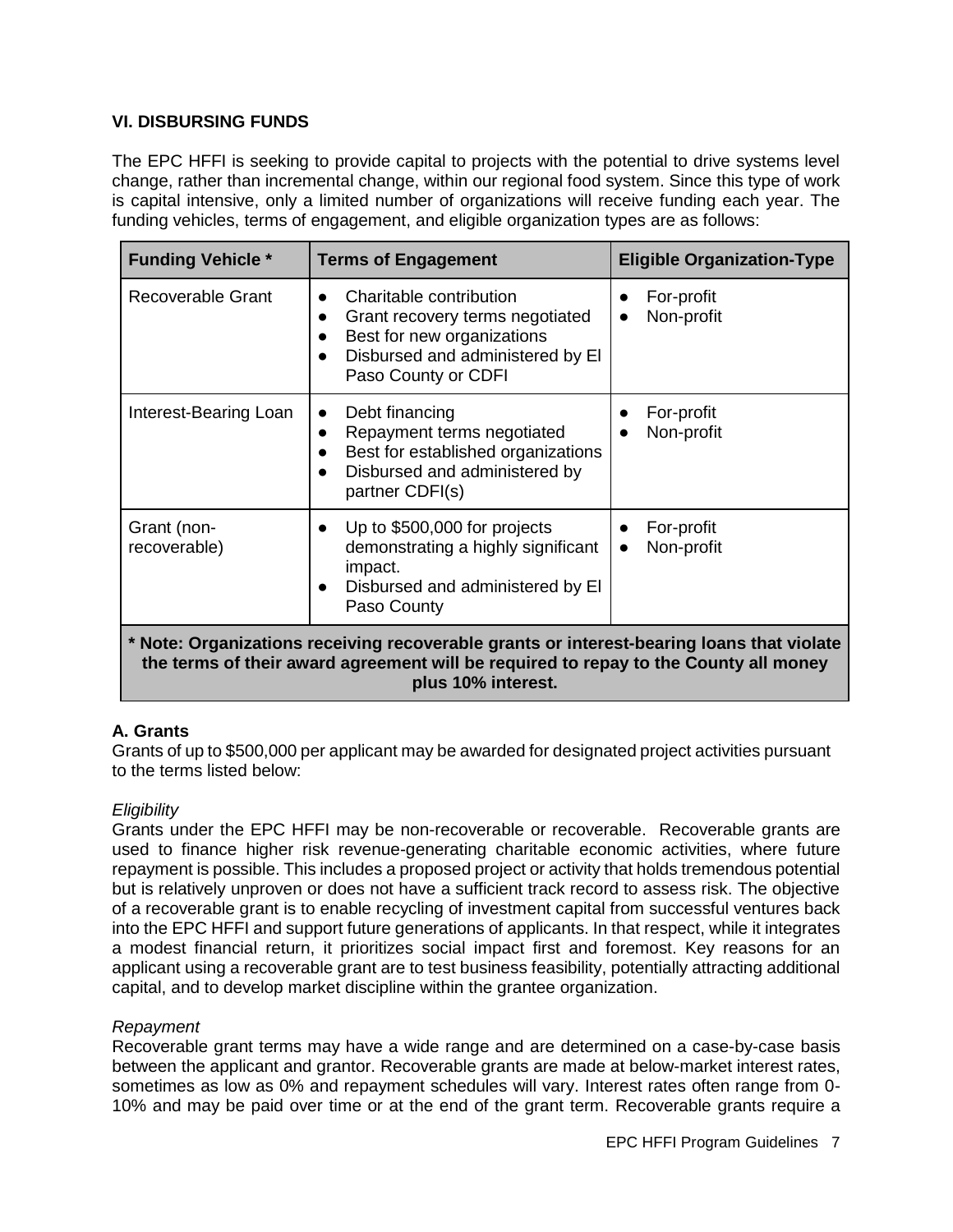preliminary review, due diligence, preparation of financial projections, and a term sheet similar to those used in traditional financing, which will be submitted as part of the application process to the CDFI. Once the grantee is selected and approved by the County, the grantee will work with the CDFI, if applicable, to determine the specific repayment schedule. A recoverable grant may be converted to a grant under certain circumstances.

Grant recipients will be evaluated on a yearly basis to determine if the applicant is meeting the goals and objectives of the EPC HFFI program. To ensure that EPC HFFI program funds are used as intended, EPC HFFI program funding recipients will be subject to proactive, unannounced quarterly site visits as part of their evaluation. El Paso County will partner with one or more qualified food access organizations to conduct and report on these compliance visits. Organizations receiving recoverable grants that violate the terms of their award agreement will be required to repay to the County all money plus 10% interest.

### **B. Loans**

Interest-bearing loans may be awarded for designated HFFI project activities pursuant to the terms offered by one or more partner CDFIs. El Paso County may select one or more partner CDFI organizations after a review of their lending policies.

### **C. Reporting Requirements and Record Keeping**

Grantees and borrowers will be required to submit quarterly financial statements, fiscal year-end financial statements, and annual federal tax returns. In the case of loans, the partner CDFI(s) will monitor the loans. Additional financial and/or compliance documentation may be required on a case-by-case basis.

# **VII. PILOT YEAR TIMELINE**

During the EPC HFFI pilot year, applications will be submitted to the Economic Development Department. Emphasis will be placed on funding organizations that have leveraged funding and are working to address food access issues in LMI in conjunction with existing local efforts to improve healthy food access and affordability. This may include shared resources or knowledge sharing relationships. The following is a breakdown of the pilot year activities:

### **Action Item**

County of El Paso finalizes EPC HFFI guidelines; Institute for Healthy Living begins initial conversations with prospective pilot applicants

Pilot applications submitted to the Economic Development Department.

The El Paso County Commissioners Court approves pilot funding recipients; El Paso County disburses grant funds.

Recipients submit quarterly report #1 to the County

Recipients submit quarterly report #2 to the County; County of El Paso considers additional investment in EPC HFFI

Recipients submit quarterly report #3 to the County; Planning begins for post-pilot program and application cycle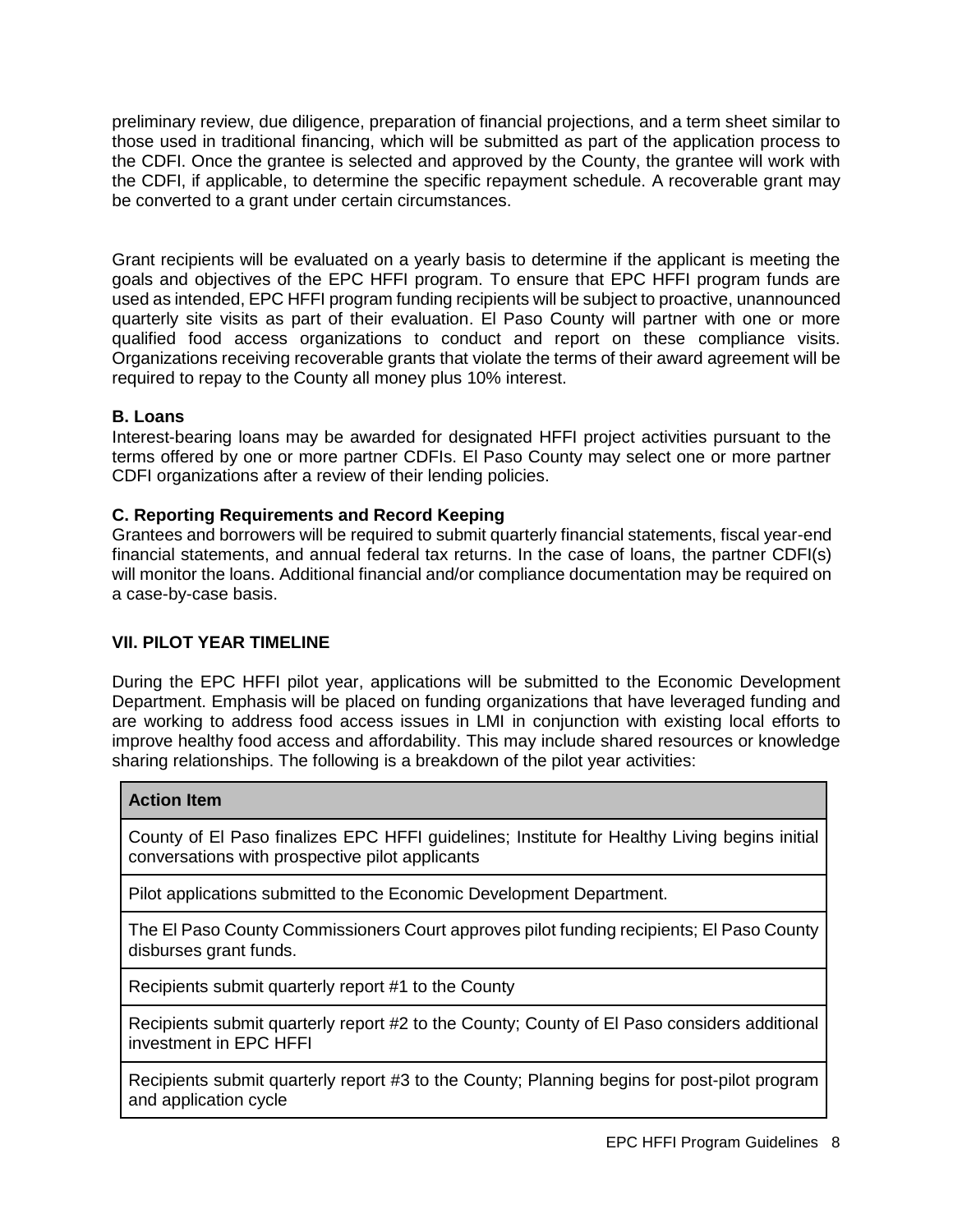Recipients submit final report to the County; Institute for Healthy Living and El Paso County Economic Development evaluate impacts and report findings to County of El Paso

#### **VIII. PROGRAM INQUIRIES**

All program inquiries should be addressed directly Institute for Healthy Living:

<person name> <email address> <phone number>

Economic Development Department 500 E. San Antonio El Paso, Texas 79901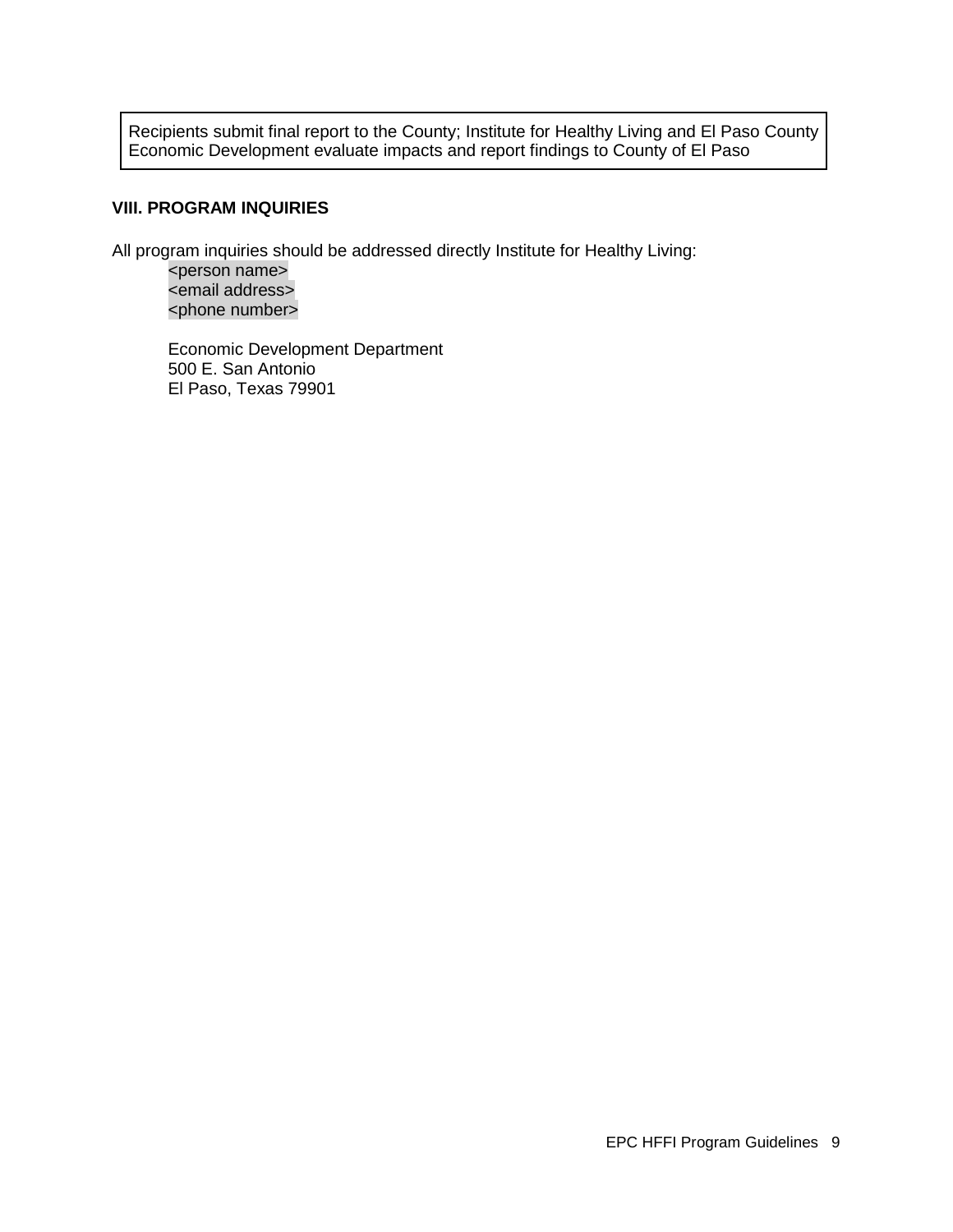### **SECTION I: APPLICANT BACKGROUND INFORMATION**

- 1. Organization Name
- 2. Organization Type (Non-profit or For-profit)
- 3. Year Founded
- 4. Website Address
- 5. Mailing Address
- 6. Proposed Project Location
- 7. Request Type (grant or loan) \*Loans will be referred to partner CDFI(s)
- 8. Request Amount (\$50,000 \$500,000)
- 9. Brief Request Description (1-2 sentences)

### **SECTION II: APPLICANT NARRATIVE RESPONSES**

**1. Please describe the project for which you are applying for funds.** *This should include the need for the project, the population who will benefit, and fit within the region's larger healthy food efforts. (1 page max)*

**\_\_\_\_\_\_\_\_\_\_\_\_\_\_\_\_\_\_\_\_\_\_\_\_\_\_\_\_\_\_\_\_\_\_\_\_\_\_\_\_\_\_\_\_\_\_\_\_\_\_\_\_\_\_\_\_\_\_\_\_\_\_\_\_\_\_\_\_\_\_\_\_\_\_\_\_**

**\_\_\_\_\_\_\_\_\_\_\_\_\_\_\_\_\_\_\_\_\_\_\_\_\_\_\_\_\_\_\_\_\_\_\_\_\_\_\_\_\_\_\_\_\_\_\_\_\_\_\_\_\_\_\_\_\_\_\_\_\_\_\_\_\_\_\_\_\_\_\_\_\_\_\_\_**

- **2. Please identify key project milestones mapped to a 12-month timeline.** *This should include potential impact, desired outcomes, and evaluation metrics. (1 page max)*
- **3. Please highlight project leader's relevant qualifications and experience.** *This should include history of the applying business, key staff member bios, and any relevant awards. (1 page max)*

**\_\_\_\_\_\_\_\_\_\_\_\_\_\_\_\_\_\_\_\_\_\_\_\_\_\_\_\_\_\_\_\_\_\_\_\_\_\_\_\_\_\_\_\_\_\_\_\_\_\_\_\_\_\_\_\_\_\_\_\_\_\_\_\_\_\_\_\_\_\_\_\_\_\_\_\_**

### **SECTION III: APPLICANT FINANCIAL DATA**

- **1. Please provide a detailed project budget.** *This should outline all sources and uses of funds in Excel format.*
- **2. Please provide an operating pro forma.**

*This should include five-year operating projections with assumptions in Excel format (businesses in existing for two years or more should also include multi-year historic operating figures in the proforma. Include written assumptions).*

**3. Please provide organization's financial statements and tax returns.** 

*This should include audited income statements, balance sheet statements, and cash flow statements for the past three fiscal years (only required for businesses in existence for two years or more).*

**\_\_\_\_\_\_\_\_\_\_\_\_\_\_\_\_\_\_\_\_\_\_\_\_\_\_\_\_\_\_\_\_\_\_\_\_\_\_\_\_\_\_\_\_\_\_\_\_\_\_\_\_\_\_\_\_\_\_\_\_\_\_\_\_\_\_\_\_\_\_\_\_\_\_\_\_**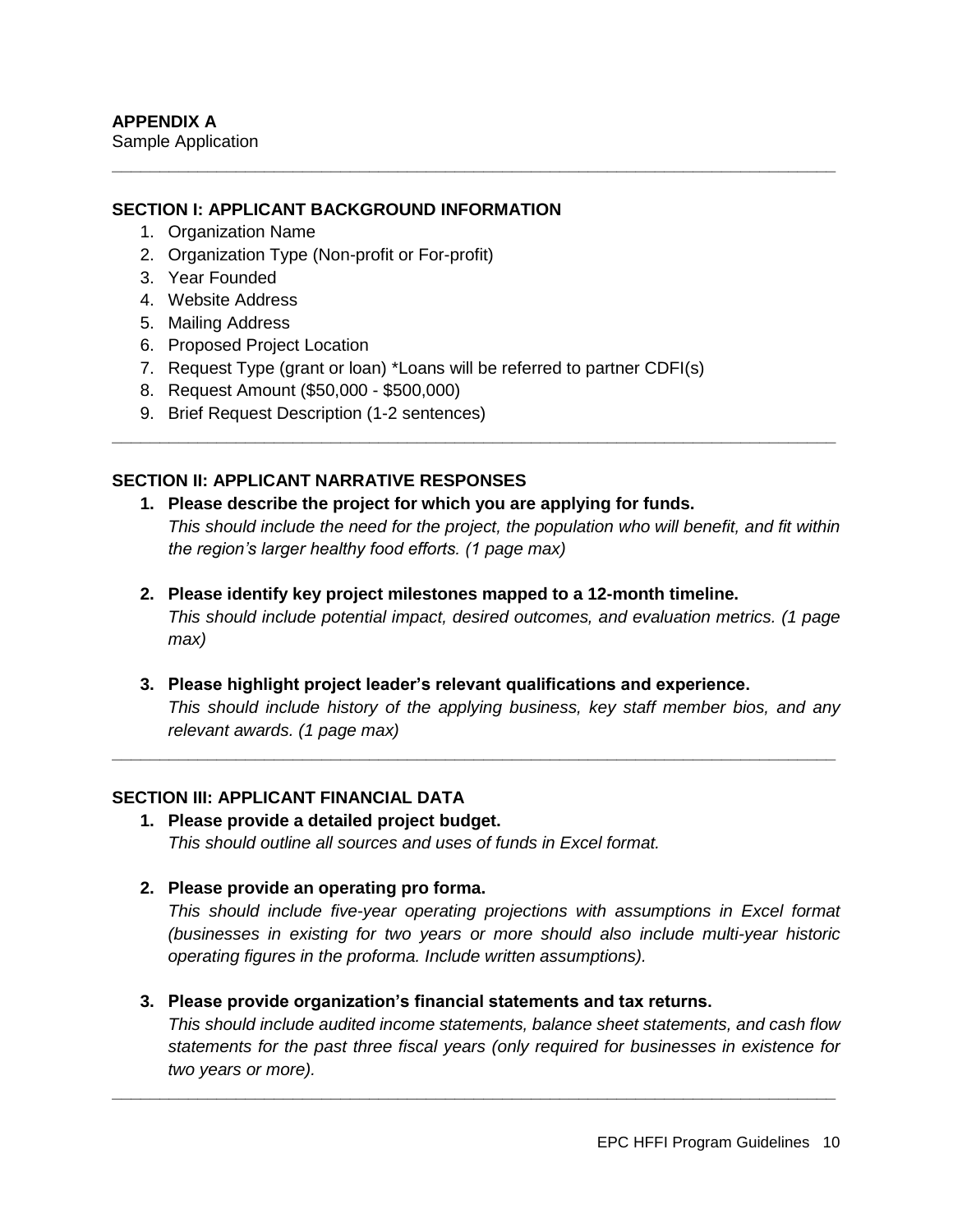### **SECTION IV: OPTIONAL ATTACHMENTS**

#### **1. Service area maps.**

*This should include your proposed service area with major landmarks, transportation routes and your healthy food operating locations. (2 max)*

#### **2. Letters of support.**

*If available, please share letters of support from community members, collaborating organizations, and public officials for your project. (5 max)*

### **3. News articles.**

*If available, please share new articles that demonstrate the need for your project or success stories about similar projects in other communities facing similar issues. (3 max)*

**\_\_\_\_\_\_\_\_\_\_\_\_\_\_\_\_\_\_\_\_\_\_\_\_\_\_\_\_\_\_\_\_\_\_\_\_\_\_\_\_\_\_\_\_\_\_\_\_\_\_\_\_\_\_\_\_\_\_\_\_\_\_\_\_\_\_\_\_\_\_\_\_\_\_\_\_**

#### **SECTION V: ADDITIONAL REQUIREMENTS FOR LOAN APPLICANTS**

#### **1. Personal financial statements.**

*Please provide current, signed personal financial statement of all owners (proprietors, partners and stockholders within ≥ 20% ownership) of applicant business.* 

#### **2. Personal tax returns.**

*Please provide copies of complete federal tax returns from the most recently filed year for all owners.*

### **3. Your detailed business plan.**

*Please provide a word document that includes but is not limited to analysis of how your business is staffed, markets its services, differentiates itself from its competitors, and plans to achieve enough financial success to repay the loan. (10 pages max)*